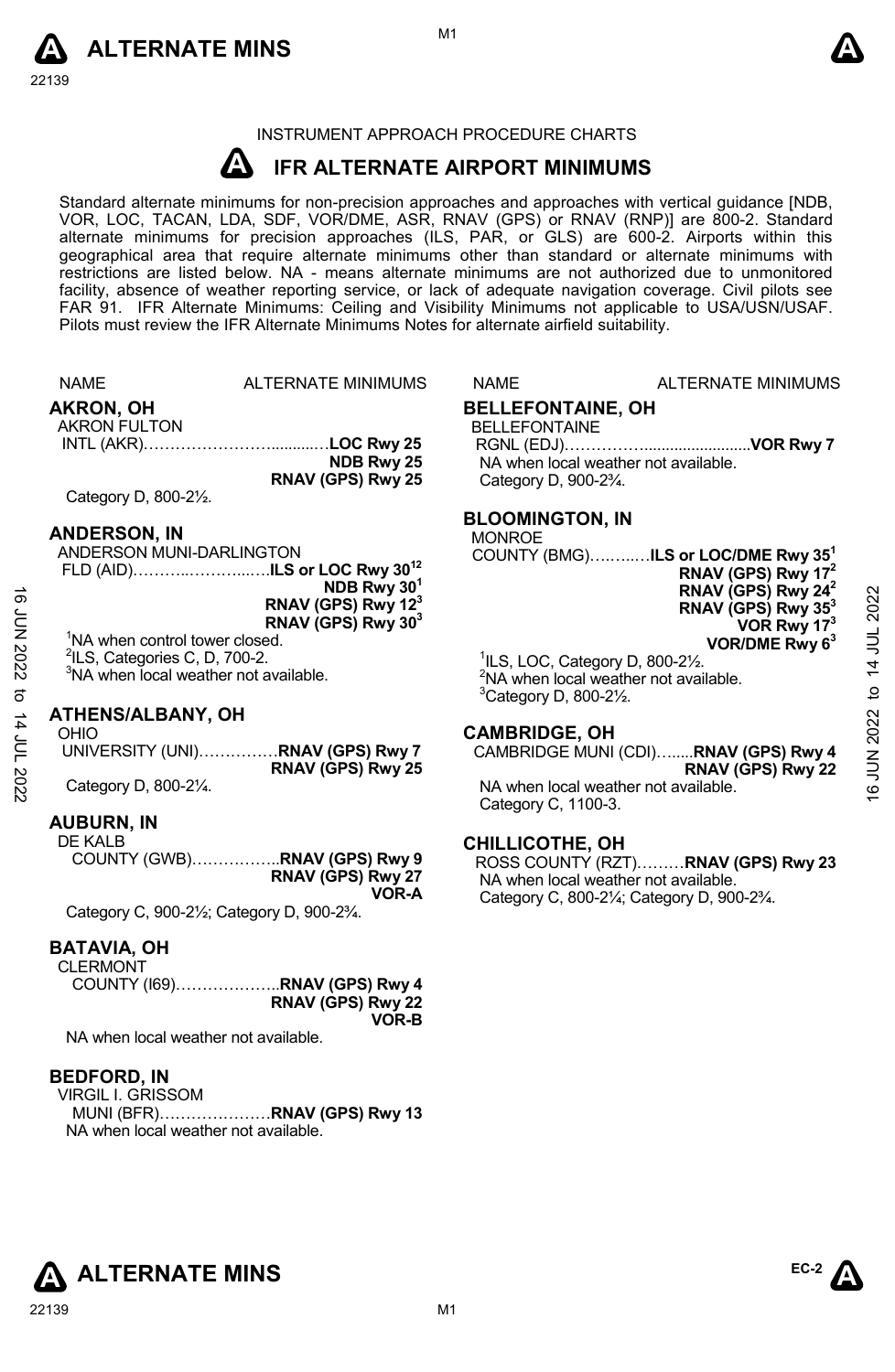

| <b>NAME</b> | ALTERNATE MINIMUMS |
|-------------|--------------------|
|             |                    |

### **CINCINNATI, OH**  CINCINNATI MUNI/LUNKEN

FLD (LUK)…………….….....**ILS or LOC Rwy 21L12**

**LOC BC Rwy 3R16 RNAV (GPS) Rwy 3R3 RNAV (GPS) Rwy 21L4**

# **RNAV (GPS) Rwy 255**

NA when local weather not available.

<sup>1</sup>NA when control tower closed.  $2^2$ LOC, Category B, 900-2; Category C, 900-2 $\frac{1}{2}$ ;

Category D,1000-3. 3 Categories A, B, 900-2; Category C, 900-2½;

Category D, 900-23/4.

Categories A, B, 900-2¼; Category C, 900-2½;

 Category D, 900-2¾. 5 <sup>5</sup>Categories A, B, C, 900-21/<sub>2</sub>; Category D, 900-23/4.  $6$ Categories A, B, 900-2; Category C, 900-2 $\frac{1}{2}$ ; Category D,1000-3.

# **CIRCLEVILLE, OH**

PICKAWAY COUNTY MEML (CYO)…………………..**RNAV (GPS) Rwy 1 RNAV (GPS) Rwy 19 VOR Rwy 19**  NA when local weather not available.

### **CLEVELAND, OH**  BURKE

### CUYAHOGA

1 LOC, Category D, 800-2½.  $2$ Category D, 800-2 $\frac{1}{4}$ .  $3$ Category D, 800-2 $\frac{1}{2}$ .

# **COLUMBUS, IN**

**COLUMBUS**  MUNI (BAK)……………........…**RNAV (GPS) Rwy 5 RNAV (GPS) Rwy 141 RNAV (GPS) Rwy 23 RNAV (GPS) Rwy 32** 

NA when local weather not available. 1 Category D, 800-2½.

# **COLUMBUS, OH**

| BOLTON FLD (TZR) <b>ILS or LOC Rwy 4<sup>12</sup></b> |
|-------------------------------------------------------|
| NDB Rwy $4^1$                                         |
| RNAV (GPS) Rwy 22 <sup>2</sup>                        |

<sup>1</sup>NA when control tower closed.  ${}^{2}$ NA when local weather not available.

# S NAME ALTERNATE MINIMUMS

# **COLUMBUS, OH (CON'T)**

# JOHN GLENN COLUMBUS

INTL (CMH)……………..........**ILS or LOC Rwy 10L1 ILS or LOC Rwy 10R1 ILS or LOC Rwy 28L1 ILS or LOC Rwy 28R<sup>1</sup> RNAV (GPS) Y Rwy 10L2 RNAV (GPS) Y Rwy 10R2 RNAV (GPS) Y Rwy 28L2 RNAV (GPS) Y Rwy 28R2** 

 $1$ LOC, Category D, 800-2 $\frac{1}{4}$ .  $2$ Category D, 800-2 $\frac{1}{4}$ .

# OHIO STATE

 UNIVERSITY (OSU)……...…**ILS or LOC Rwy 9R12 NDB Rwy 9R3 RNAV (GPS) Rwy 9R3 RNAV (GPS) Rwy 27L3**

NA when local weather not available. 1 LOC, Category D, 800-2½. <sup>2</sup>NA when control tower closed.  $3$ Category D, 800-2 $\frac{1}{2}$ .

# RICKENBACKER

INTL (LCK)………….…...……...**ILS or LOC Rwy 5L ILS or LOC Rwy 23L** 

**RNAV (GPS) Rwy 5L RNAV (GPS) Rwy 5R RNAV (GPS) Rwy 23L RNAV (GPS) Rwy 23R** 

# **CRAWFORDSVILLE, IN**

| ಹ                  | <b>CLEVELAND, OH</b>                              | <b>ILS OF LUG RWY ZJL</b><br>RNAV (GPS) Rwy 5L | 2022     |
|--------------------|---------------------------------------------------|------------------------------------------------|----------|
| έ<br>Σ             | <b>BURKE</b>                                      | RNAV (GPS) Rwy 5R                              |          |
|                    | LAKEFRONT (BKL) ILS or LOC Rwy 24R <sup>1</sup>   | RNAV (GPS) Rwy 23L                             | 14 JUL   |
| 12022              | RNAV (GPS) Rwy 24 $R^2$                           | RNAV (GPS) Rwy 23R                             |          |
|                    | <sup>1</sup> NA when control tower closed.        | NA when local weather not available.           |          |
| ನ                  | <sup>2</sup> NA when local weather not available. |                                                | ₫        |
|                    |                                                   | <b>CRAWFORDSVILLE. IN</b>                      |          |
| וחר <del>≀</del> ו | <b>CUYAHOGA</b>                                   | <b>CRAWFORDSVILLE</b>                          |          |
|                    | COUNTY (CGF)ILS or LOC Rwy 24 <sup>1</sup>        |                                                |          |
|                    | RNAV (GPS) Rwy 6 <sup>2</sup>                     | RNAV (GPS) Rwy 22                              | JUN 2022 |
|                    | RNAV (GPS) Rwy 24 <sup>3</sup>                    | NA when local weather not available.           | G        |
|                    | $100$ Catogory D, 800 $21/$                       |                                                |          |

Category D, 800-2¼.

# **DAYTON, OH**

DAYTON-WRIGHT BROTHERS (MGY)……….…...**RNAV (GPS) Rwy 2 RNAV (GPS) Rwy 20**  NA when local weather not available. Category D, 800-2¼.

JAMES M COX DAYTON INTL (DAY)…………………….**ILS or LOC Rwy 6L** ILS, Category D, 700-2.

# **DEFIANCE, OH**

DEFIANCE MEML (DFI)……......………....**RNAV (GPS) Rwy 12**  Category D, 800-2¼.



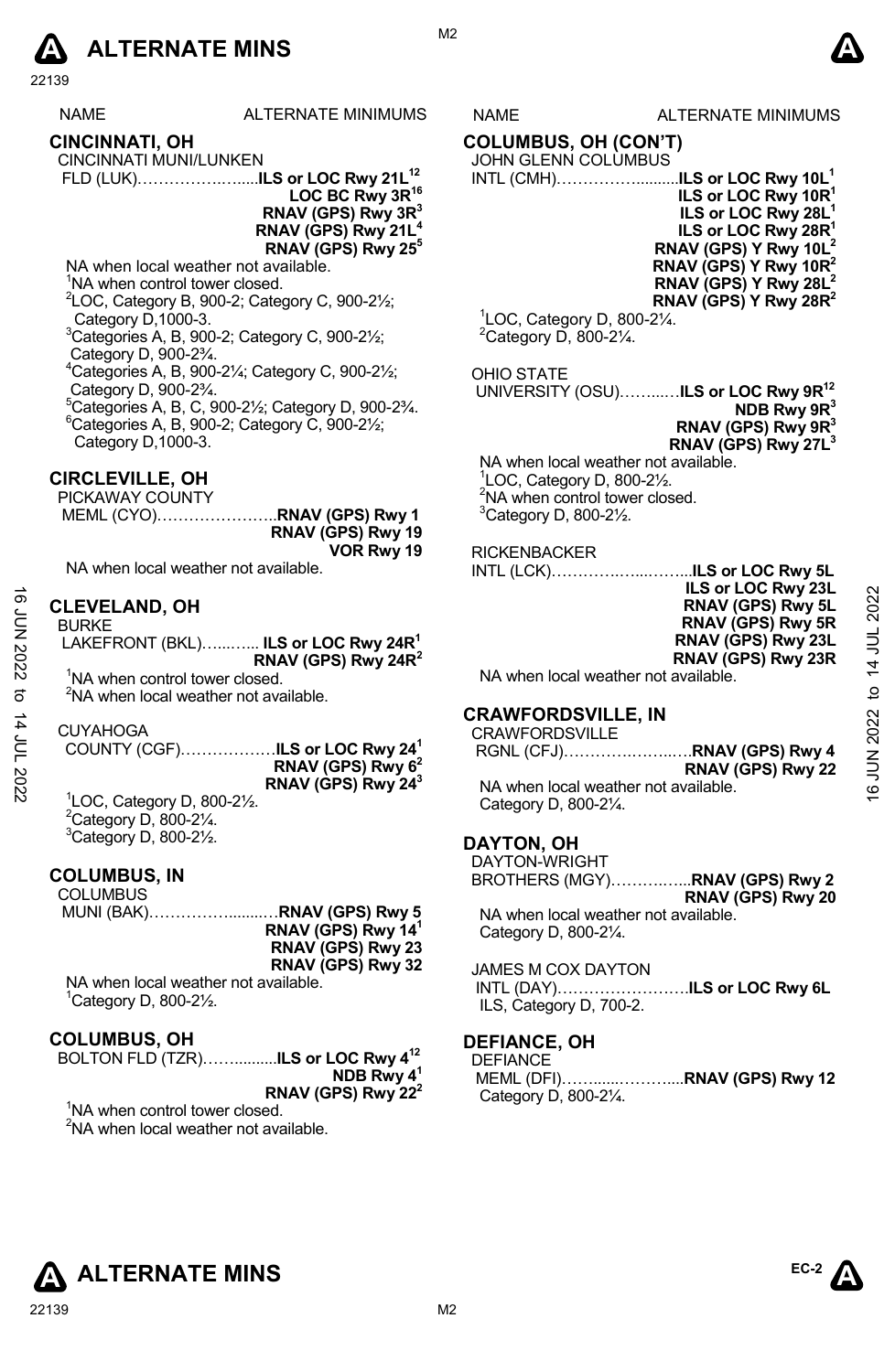

22139

| <b>NAME</b> | ALTERNATE MINIMUMS |
|-------------|--------------------|
| ----------  |                    |

#### **ELKHART, IN**  ELKHART

| <b>LLIVIMINI</b> |                                          |
|------------------|------------------------------------------|
|                  | MUNI (EKM)ILS or LOC Rwy 27 <sup>1</sup> |
|                  | ___. _ _ _ _ _                           |

**RNAV (GPS) Rwy 92 RNAV (GPS) Rwy 182 RNAV (GPS) Rwy 272 RNAV (GPS) Rwy 362 VOR Rwy 92**

<sup>1</sup>ILS, NA when control tower closed. LOC, NA. <sup>2</sup>NA when local weather not available.

# **EVANSVILLE, IN**

| <b>EVANSVILLE</b> |  |
|-------------------|--|
|                   |  |
|                   |  |

NA when control tower closed. <sup>1</sup>ILS, Categories A, B, 800-2; Categories C, D, 800 -21/<sub>2</sub>; LOC, Categories C, D, 800-21/<sub>2</sub>.  $2ILS$ , Categories  $A$ , B, C, D, 700-2.

# **FINDLAY, OH**

| RNAV (GPS) Rwy 18 |  |
|-------------------|--|
| RNAV (GPS) Rwy 25 |  |
| RNAV (GPS) Rwy 36 |  |
| VOR Rwy 7         |  |
|                   |  |

#### **FORT WAYNE, IN ET WAYNE**

|                                        | <b>VOR Rwy 7</b>                                                                                                                                                                                                                                                                                                                                                                                                          |                                                                                                                                                                                                                                                                                                                                                                                                                                             |                                             |
|----------------------------------------|---------------------------------------------------------------------------------------------------------------------------------------------------------------------------------------------------------------------------------------------------------------------------------------------------------------------------------------------------------------------------------------------------------------------------|---------------------------------------------------------------------------------------------------------------------------------------------------------------------------------------------------------------------------------------------------------------------------------------------------------------------------------------------------------------------------------------------------------------------------------------------|---------------------------------------------|
| ಹ<br>έ<br>Σ<br>12022<br>ನ<br>4<br>2022 | NA when local weather not available.<br>Category D, 800-21/4.<br><b>FORT WAYNE, IN</b><br><b>FORT WAYNE</b><br>INTL (FWA) <b>ILS or LOC Rwy 5<sup>1</sup></b><br>ILS or LOC Rwy 32 <sup>2</sup><br>RADAR-1 <sup>3</sup><br>RNAV (GPS) Rwy 5 <sup>3</sup><br>RNAV (GPS) Rwy 14 <sup>4</sup><br>RNAV (GPS) Rwy 23 <sup>3</sup><br>RNAV (GPS) Rwy 32 <sup>4</sup><br>VOR or TACAN Rwy 5 <sup>3</sup><br>VOR or TACAN Rwy 143 | <b>HAMILTON, OH</b><br><b>BUTLER COUNTY RGNL/HOGAN</b><br>FLD (HAO)ILS or LOC Rwy 29 <sup>1</sup><br>RNAV (GPS) Rwy $112$<br>RNAV (GPS) Rwy $29^2$<br>NA when local weather not available.<br><sup>1</sup> LOC, Categories A, B, 900-2;<br>Category C, 900-21/2; Category D, 1200-3.<br>$2$ Category D, 1200-3.<br><b>HUNTINGBURG, IN</b><br>HUNTINGBURG (HNB)RNAV (GPS) Rwy 9<br>RNAV (GPS) Rwy 27<br>NA when local weather not available. | 2022<br>14 JUL<br>ೆ<br><b>JUN 2022</b><br>9 |
|                                        | VOR or TACAN Rwy 23 <sup>3</sup><br><sup>1</sup> ILS, Category C, 700-2; Category D, 800-21/ <sub>4</sub> ;                                                                                                                                                                                                                                                                                                               | Category D, 900-2 <sup>3</sup> / <sub>4</sub> .                                                                                                                                                                                                                                                                                                                                                                                             |                                             |
|                                        |                                                                                                                                                                                                                                                                                                                                                                                                                           |                                                                                                                                                                                                                                                                                                                                                                                                                                             |                                             |

Category E, 800-2½; LOC, Category D, 800-2¼; Category E, 800-2½. 2 LOC, Category D, 800-2¼, Category E, 800-2½. 3 Category D, 800-2¼, Category E, 800-2½.  $4$ Category D, 800-2 $\frac{1}{4}$ .

SMITH FLD (SMD)…….......…**RNAV (GPS) Rwy 5** Categories A, B, 1100-2; Category C, 1200-3.

# **FOSTORIA, OH**

FOSTORIA METRO (FZI)..……**RNAV (GPS) Rwy 9**  NA when local weather not available.

# **FRANKFORT, IN**

FRANKFORT CLINTON COUNTY RGNL (FKR)………**RNAV (GPS) Rwy 27**  NA when local weather not available.

S NAME ALTERNATE MINIMUMS

M<sub>3</sub>

# **FRENCH LICK, IN**

# FRENCH LICK

 MUNI (FRH)………………...….**RNAV (GPS) Rwy 8 RNAV (GPS) Rwy 26**

Category D, 800-2¼.

# **GARY, IN**

GARY/CHICAGO

 INTL (GYY)………...**COPTER ILS or LOC Rwy 301 ILS or LOC Rwy 30123 RNAV (GPS) Rwy 224 RNAV (GPS) Rwy 204 RNAV (GPS) Y Rwy 1224 RNAV (GPS) Y Rwy 3024**  <sup>1</sup>NA when control tower closed.

<sup>2</sup>NA when local weather not available.  $^{3}$ LOC, Category C, 900-2¼; Category D, 900-2¾. Category C, 900-2¼; Category D, 900-2¾.

# **GOSHEN, IN**

GOSHEN MUNI (GSH)…….….**RNAV (GPS) Rwy 9 RNAV (GPS) Rwy 27 VOR Rwy 9** 

NA when local weather not available. Category D, 800-2¼.

# **HAMILTON, OH**

# **HUNTINGBURG, IN**

# **HUNTINGTON, IN**

HUNTINGTON MUNI (HHG)…………...….…**RNAV (GPS) Rwy 101 RNAV (GPS) Rwy 281 VOR-A**

Category D, 800-2¼. <sup>1</sup>NA when local weather not available.

# **INDIANAPOLIS, IN**

| EAGLE CREEK |                                |
|-------------|--------------------------------|
|             | AIRPARK (EYE)RNAV (GPS) Rwy 21 |
|             | VOR-A                          |

NA when local weather not available.

| <b>INDIANAPOLIS</b> |            |
|---------------------|------------|
|                     |            |
|                     | VOR Rwy 18 |

NA when local weather not available.

**ALTERNATE MINS** 



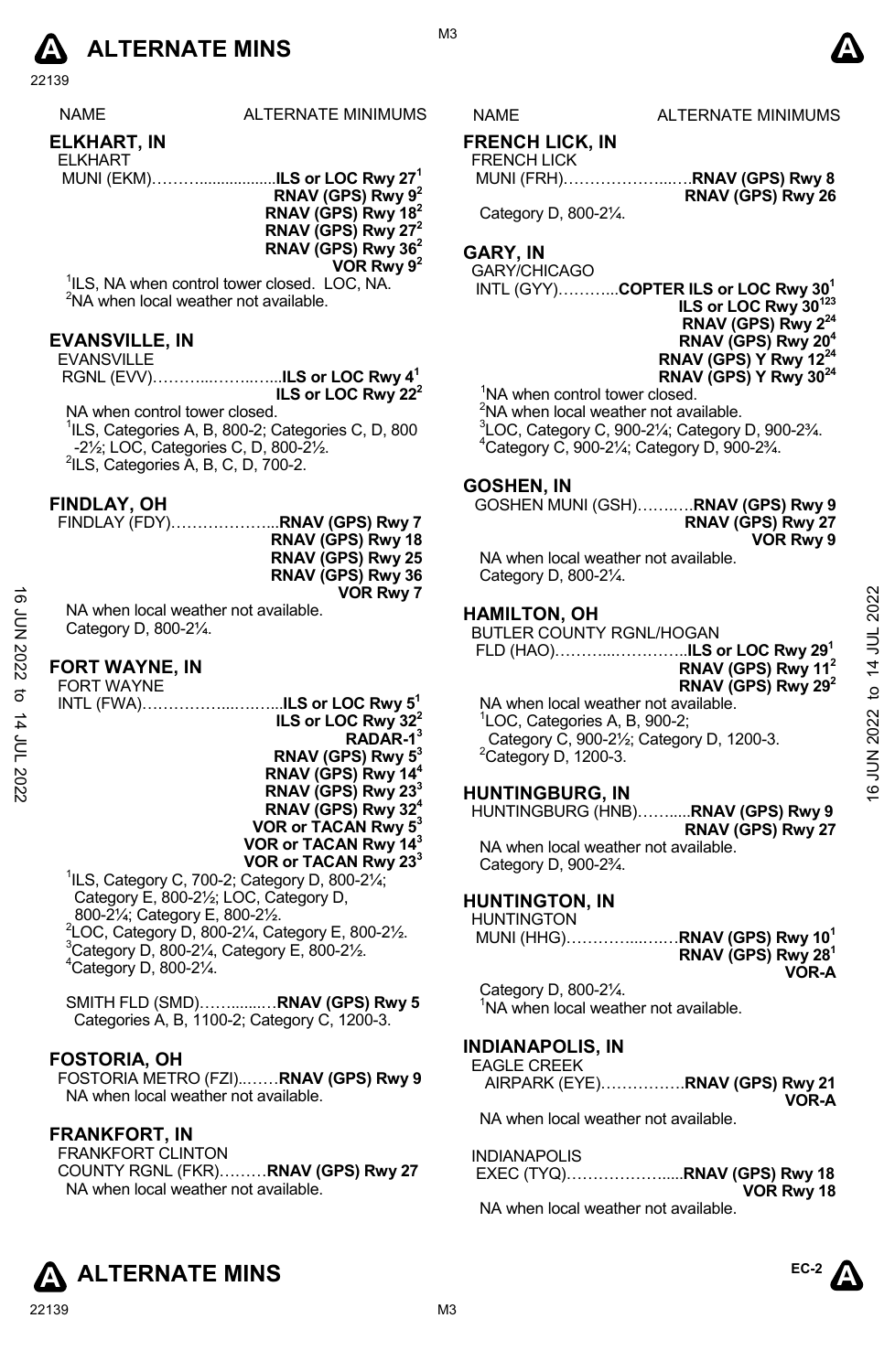# **A** ALTERNATE MINS  $\bullet$

M4

# NAME ALTERNATE MINIMUMS

# **LAFAYETTE, IN**

# **LANCASTER, OH**

# FAIRFIELD

# **LA PORTE, IN**

# NA when local weather not available. Category C, 800-2¼, Category D, 800-2½.

# **LIMA, OH**

# **LORAIN/ELYRIA, OH**

# **MADISON, IN**

# **A ALTERNATE MINS**

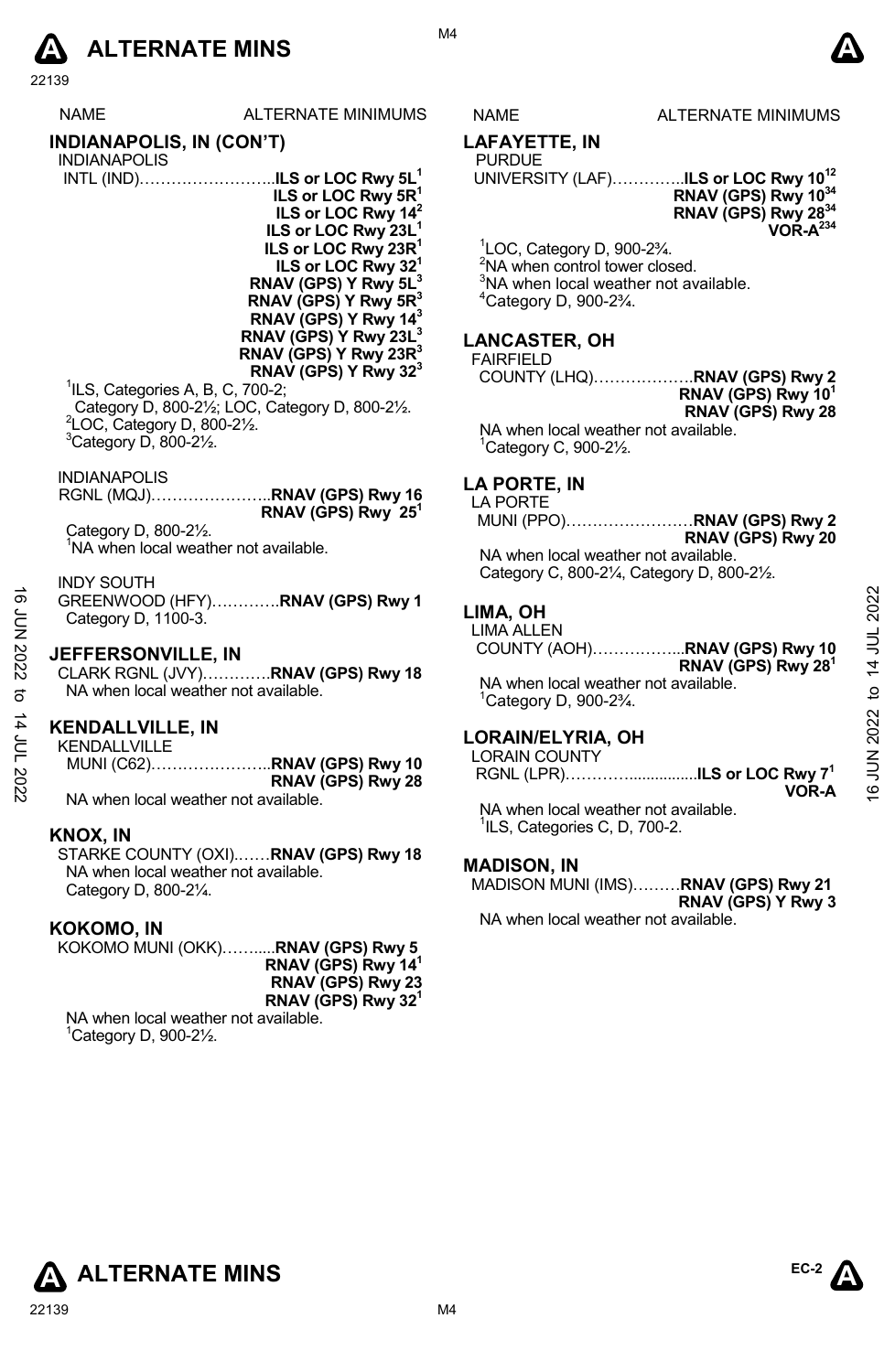

22139

| <b>NAME</b> | <b>ALTERNATE MINIMUMS</b> |
|-------------|---------------------------|
|             |                           |

| <b>MANSFIELD, OH</b>  |  |
|-----------------------|--|
| <b>MANSFIELD LAHM</b> |  |

| <b>IVIAINOLILLU LAI IIVI</b> |  |  |
|------------------------------|--|--|
|                              |  |  |

**NDB Rwy 324 RNAV (GPS) Rwy 54 RNAV (GPS) Rwy 142 RNAV (GPS) Rwy 234 RNAV (GPS) Rwy 322 VOR Rwy 144 VOR Rwy 324**

<sup>1</sup>NA when control tower closed. <sup>2</sup>NA when local weather not available.  $3$ LOC, Category D, 800-2 $\frac{1}{4}$ .  $4$ Category D, 800-2 $\frac{1}{4}$ .

# **MARION, OH**

MARION MUNI (MNN)………...**RNAV (GPS) Rwy 7 RNAV (GPS) Rwy 13 RNAV (GPS) Rwy 25 VOR-A** 

NA when local weather not available. Category D, 900-2¾.

# **MARYSVILLE, OH**

| UNION COUNTY (MRT)RNAV (GPS) Rwy 9   |                   |
|--------------------------------------|-------------------|
|                                      | RNAV (GPS) Rwy 27 |
| NA when local weather not available. |                   |

# **MICHIGAN CITY, IN**

MICHIGAN CITY MUNI-PHILLIPS FLD (MGC)……......................**RNAV (GPS) Rwy 20**  Category C, 900-2½.

# **MIDDLETOWN, OH**

MIDDLETOWN RGNL/HOOK FLD (MWO)………………...….**RNAV (GPS) Rwy 5 RNAV (GPS) Rwy 23** NA when local weather not available.

Category C, 1100-3; Category D, 1200-3.

# **MOUNT VERNON, OH**

KNOX COUNTY (4I3)……….............**RNAV (GPS) Rwy 10**  NA when local weather not available.

# **MONTICELLO, IN**

**WHITE**  COUNTY (MCX)….............….**RNAV (GPS) Rwy 18 RNAV (GPS) Rwy 36**  NA when local weather not available.

Category C, 900-2½; Category D, 900-2¾.



# **MUNCIE, IN**

# DELAWARE

 COUNTY RGNL (MIE)…...…..**ILS or LOC Rwy 321 RNAV (GPS) Rwy 3 RNAV (GPS) Rwy 14 RNAV (GPS) Rwy 21 RNAV (GPS) Rwy 32 VOR Rwy 14 VOR Rwy 21** 

NA when local weather not available. <sup>1</sup>NA when control tower closed.

# **NEW PHILADELPHIA, OH**

HARRY CLEVER FLD (PHD)………..………………………..…..**VOR-A**  Categories A, B, 900-2; Category C, 900-2½.

# **NEWARK, OH**

NEWARK-HEATH (VTA)…….**RNAV (GPS) Rwy 91 RNAV (GPS) Rwy 272 VOR-A34**

1 Category C, 900-2½; Category D, 900-2¾.  $2$ Categories A, B, 900-2; Category C, 900-2 $\frac{1}{2}$ ; Category D, 900-2¾.

 $3$ Categories A, B, 1100-2; Categories C, D, 1100-3. <sup>4</sup>NA when local weather not available.

# **PLYMOUTH, IN**

PLYMOUTH MUNI (C65)……**RNAV (GPS) Rwy 10**  NA when local weather not available.

# **PORT CLINTON, OH**

ERIE**-**OTTAWA

INTL (PCW)…………….……...**RNAV (GPS) Rwy 9 RNAV (GPS) Rwy 27**  NA when local weather not available. Category D, 1000-3. 16 JUN 2022 to 14 JUL 202216 JUN 2022 to 14 JUL 2022

# **RAVENNA, OH**

| <b>PORTAGE</b> |                   |
|----------------|-------------------|
|                |                   |
|                | RNAV (GPS) Rwy 27 |
|                | VOR-A             |

NA when local weather not available.

# **RENSSELAER, IN**

JASPER

COUNTY (RZL)……………….**RNAV (GPS) Rwy 18 RNAV (GPS) Rwy 36**  NA when local weather not available. Category C, 800-2¼.

# **ROCHESTER, IN**

FULTON COUNTY (RCR)……………...**RNAV (GPS) Rwy 11 RNAV (GPS) Rwy 29** NA when local weather not available. Category D, 900-2¾.



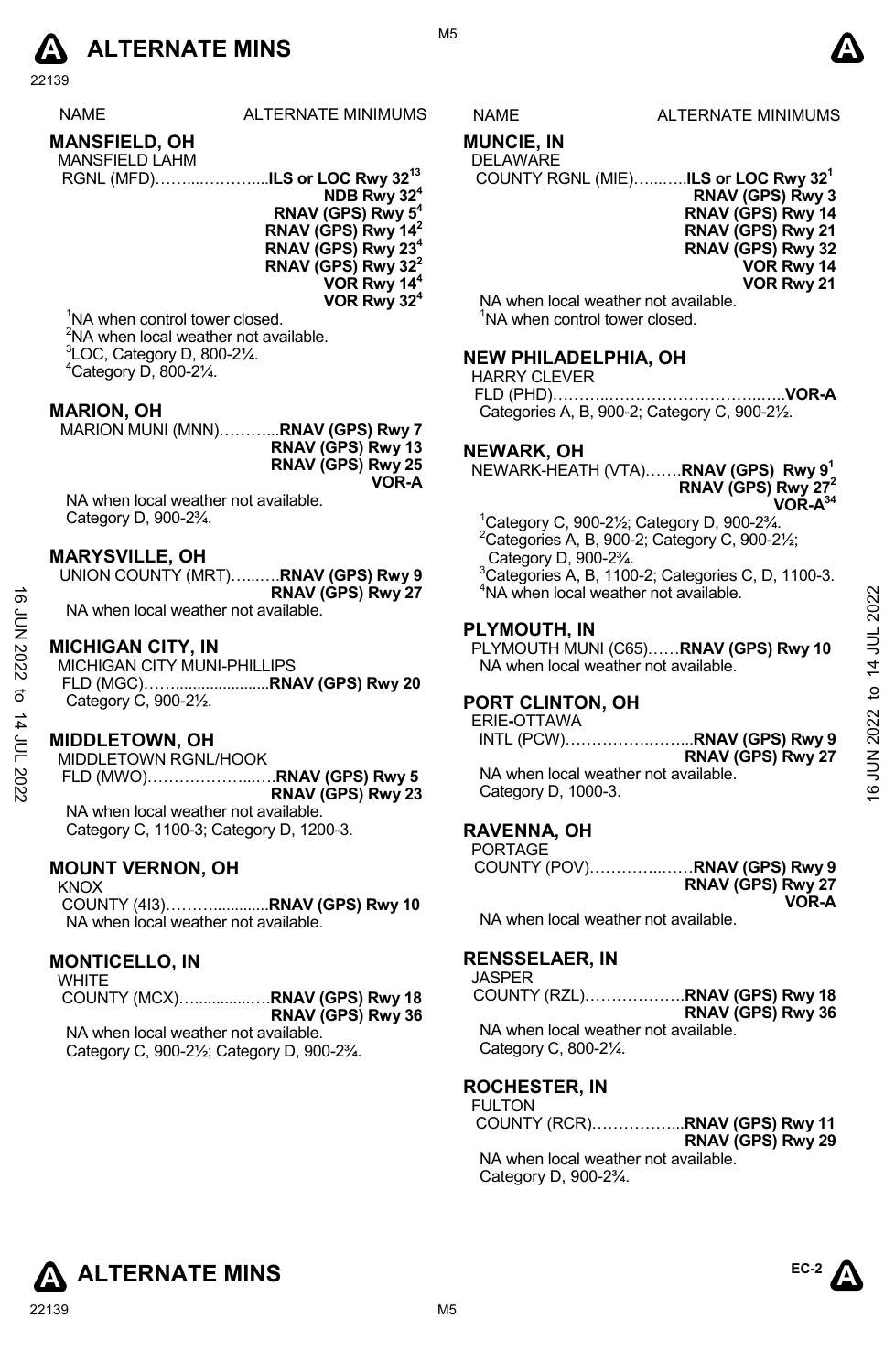

22139

NAME ALTERNATE MINIMUMS NAME ALTERNATE MINIMUMS

# **SHELBYVILLE, IN**

SHELBYVILLE MUNI (GEZ)…...……………….**RNAV (GPS) Rwy 11 RNAV (GPS) Rwy 191 VOR Rwy 19** 

Category D, 800-2¼. <sup>1</sup>NA when local weather not available.

# **SOUTH BEND, IN**

SOUTH BEND

 INTL (SBN)……………......…..**ILS or LOC Rwy 9R1 ILS or LOC Rwy 27L<sup>12</sup> RNAV (GPS) Rwy 9L3 RNAV (GPS) Rwy 9R3 RNAV (GPS) Rwy 183 RNAV (GPS) Rwy 27L3 RNAV (GPS) Rwy 27R3 RNAV (GPS) Rwy 364 VOR Rwy 183**

<sup>1</sup>NA when control tower closed. LOC, Category D, 800-2 $\frac{1}{4}$ . Category D, 800-2 $\frac{1}{4}$ . NA when local weather not available.

# **SPRINGFIELD, OH**

| ಹೆ<br>ξ<br>Σ<br>2022<br>ನ | SPRINGFIELD/BECKLEY<br>MUNI (SGH)RNAV (GPS) Rwy 6<br>RNAV (GPS) Rwy 15<br>RNAV (GPS) Rwy 24<br>RNAV (GPS) Rwy 33<br>NA when local weather not available. | <b>RNAV (GPS) RWY 9</b><br>RNAV (GPS) Rwy 18 <sup>2</sup><br>RNAV (GPS) Rwy 27 <sup>23</sup><br><sup>1</sup> LOC. NA.<br><sup>2</sup> NA when local weather not available.<br>$3$ Category D, 900-2 $\frac{3}{4}$ . | 2022<br>$\overline{ }$<br>₫ |
|---------------------------|----------------------------------------------------------------------------------------------------------------------------------------------------------|---------------------------------------------------------------------------------------------------------------------------------------------------------------------------------------------------------------------|-----------------------------|
| 4<br>≣<br>2022            | <b>STEUBENVILLE, OH</b><br><b>GEARY A BATES/JEFFERSON COUNTY</b><br>AIRPARK (2G2)RNAV (GPS) Rwy 14<br>RNAV (GPS) Rwy 32<br>Category C, 800-21/4.         | <b>VAN WERT, OH</b><br>VAN WERT<br>RNAV (GPS) Rwy 27<br>NA when local weather not available.                                                                                                                        | JUN 2022<br>G               |

# **STEUBENVILLE, OH**

| <b>GEARY A BATES/JEFFERSON COUNTY</b> |                   |
|---------------------------------------|-------------------|
|                                       |                   |
|                                       | RNAV (GPS) Rwy 32 |
| Category C, 800-21/4.                 |                   |

# **TERRE HAUTE, IN**

| TERRE HAUTE                                            |                                                                  |
|--------------------------------------------------------|------------------------------------------------------------------|
|                                                        |                                                                  |
|                                                        | RGNL (HUF)ILS or LOC Rwy 5 <sup>1</sup><br>RADAR-1 <sup>23</sup> |
|                                                        | RNAV (GPS) Rwy 5 <sup>4</sup>                                    |
|                                                        | RNAV (GPS) Rwy 14 <sup>4</sup>                                   |
|                                                        | RNAV (GPS) Rwy 23 <sup>4</sup>                                   |
|                                                        | RNAV (GPS) Rwy 324                                               |
|                                                        | VOR Rwy 5 <sup>4</sup>                                           |
|                                                        | VOR Rwy 23 <sup>4</sup>                                          |
| <sup>1</sup> LOC, NA when local weather not available. |                                                                  |
| $2$ Category E, 800-2 $\frac{1}{2}$ .                  |                                                                  |
|                                                        |                                                                  |

<sup>3</sup>NA when control tower closed.

4 NA when local weather not available.

# **TOLEDO, OH**

| TOLEDO EXEC (TDZ)RNAV (GPS) Rwy 4 |                   |  |
|-----------------------------------|-------------------|--|
|                                   | RNAV (GPS) Rwy 32 |  |

NA when local weather not available. Category D, 800-2¼.

M6

# **TOLEDO, OH (CON'T)**

EUGENE F KRANZ TOLEDO EXPRESS (TOL)…….…....**ILS Z or LOC Z Rwy 712 ILS Z or LOC Z Rwy 2534 RADAR-15 RNAV (GPS) Rwy 75 RNAV (GPS) Rwy 166 RNAV (GPS) Rwy 255** 

**RNAV (GPS) Rwy 346**  <sup>1</sup>ILS, NA when local weather not available. <sup>2</sup>ILS, NA when control tower closed. <sup>3</sup>NA when local weather not available.  $^{4}$ LOC, Category D, 800-21⁄<sub>2</sub>; Category E, 800-21⁄<sub>2</sub>.<br><sup>5</sup>Category D, 800, 31⁄<sub>2</sub>, Category E, 800, 31⁄  $5$ Category D, 800-21⁄<sub>4</sub>, Category E, 800-21⁄<sub>2</sub>.  $6$ Category D, 800-2 $\frac{1}{4}$ .

# **URBANA, OH**

| GRIMES FLD (174)RNAV (GPS) Rwy 2 |                   |
|----------------------------------|-------------------|
|                                  | RNAV (GPS) Rwy 20 |
|                                  | VOR-A             |

NA when local weather not available.

# **VALPARAISO, IN**

PORTER COUNTY RGNL (VPZ)…………………………… **ILS Rwy 271**

| . ILƏ RWY 47                    |
|---------------------------------|
| RNAV (GPS) Rwy 9 <sup>23</sup>  |
| RNAV (GPS) Rwy 18 <sup>2</sup>  |
| RNAV (GPS) Rwy 27 <sup>23</sup> |
|                                 |

# **VAN WERT, OH**

|                                      | COUNTY (VNW)RNAV (GPS) Rwy 9 |
|--------------------------------------|------------------------------|
|                                      | RNAV (GPS) Rwy 27            |
| NA when local weather not available. |                              |

# **WARSAW, IN**

WARSAW MUNI (ASW)……….**RNAV (GPS) Rwy 9 RNAV (GPS) Rwy 27** 

NA when local weather not available.

# **WASHINGTON, IN**

DAVIESS COUNTY (DCY)……………...**RNAV (GPS) Rwy 18**  NA when local weather not available.

# **WASHINGTON COURT HOUSE, OH**

FAYETTE COUNTY (I23)…..........……**NDB Rwy 23**  NA when local weather not available. Category D, 800-2¼.